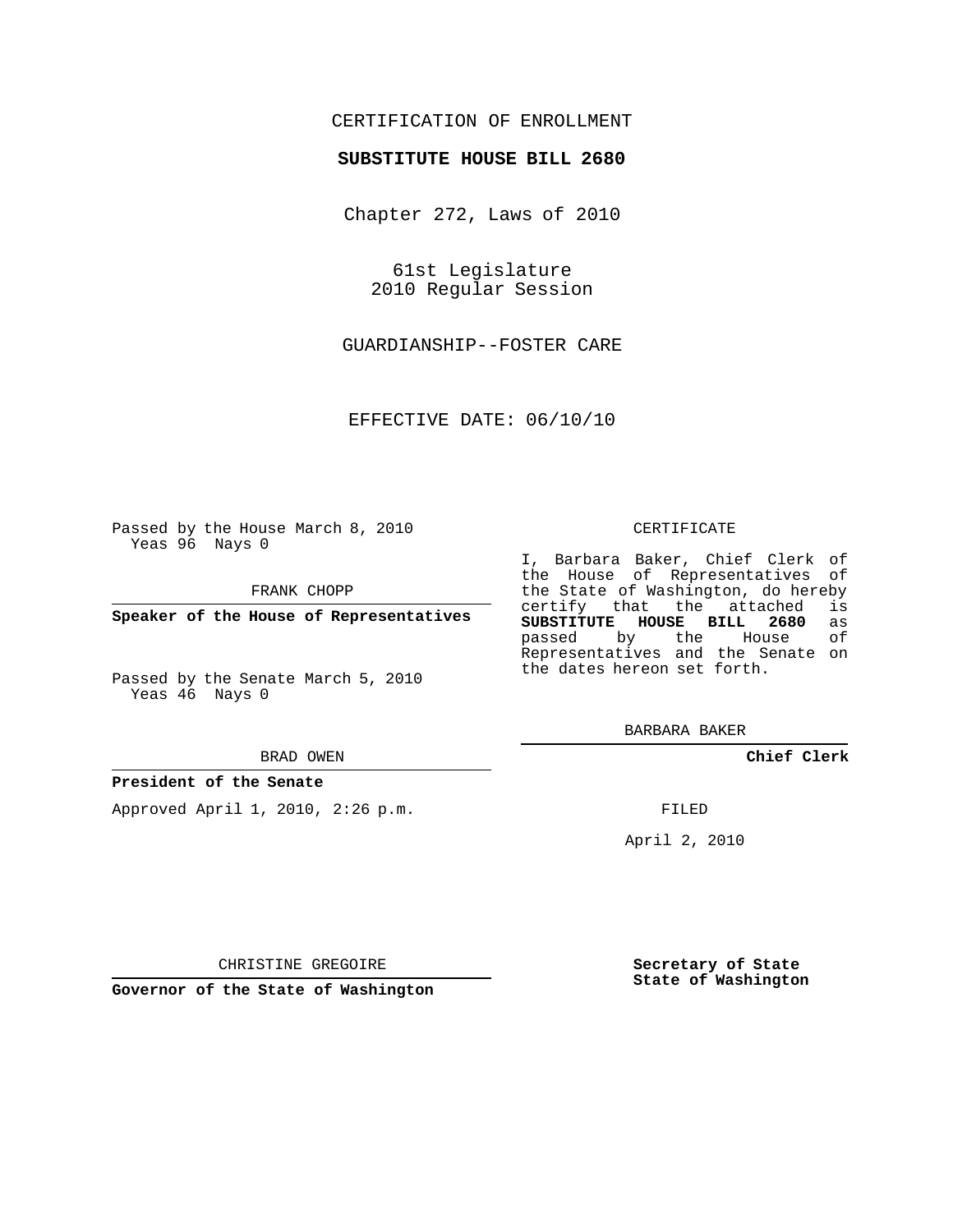# **SUBSTITUTE HOUSE BILL 2680** \_\_\_\_\_\_\_\_\_\_\_\_\_\_\_\_\_\_\_\_\_\_\_\_\_\_\_\_\_\_\_\_\_\_\_\_\_\_\_\_\_\_\_\_\_

\_\_\_\_\_\_\_\_\_\_\_\_\_\_\_\_\_\_\_\_\_\_\_\_\_\_\_\_\_\_\_\_\_\_\_\_\_\_\_\_\_\_\_\_\_

AS AMENDED BY THE SENATE

Passed Legislature - 2010 Regular Session

## **State of Washington 61st Legislature 2010 Regular Session**

**By** House Early Learning & Children's Services (originally sponsored by Representatives Roberts, Kagi, Angel, Seaquist, Walsh, Maxwell, and Kenney)

READ FIRST TIME 01/27/10.

 AN ACT Relating to implementing a guardianship program; amending RCW 13.34.232 and 13.34.234; reenacting and amending RCW 13.34.030 and 13.34.210; adding a new section to chapter 13.34 RCW; adding a new section to chapter 74.13 RCW; adding a new chapter to Title 13 RCW; creating a new section; and repealing RCW 13.34.230, 13.34.231, 13.34.236, and 13.34.238.

BE IT ENACTED BY THE LEGISLATURE OF THE STATE OF WASHINGTON:

 NEW SECTION. **Sec. 1.** The legislature finds that a guardianship is an appropriate permanent plan for a child who has been found to be dependent under chapter 13.34 RCW and who cannot safely be reunified with his or her parents. The legislature is concerned that parents not be pressured by the department into agreeing to the entry of a guardianship when further services would increase the chances that the child could be reunified with his or her parents. The legislature intends to create a separate guardianship chapter to establish permanency for children in foster care through the appointment of a guardian and dismissal of the dependency.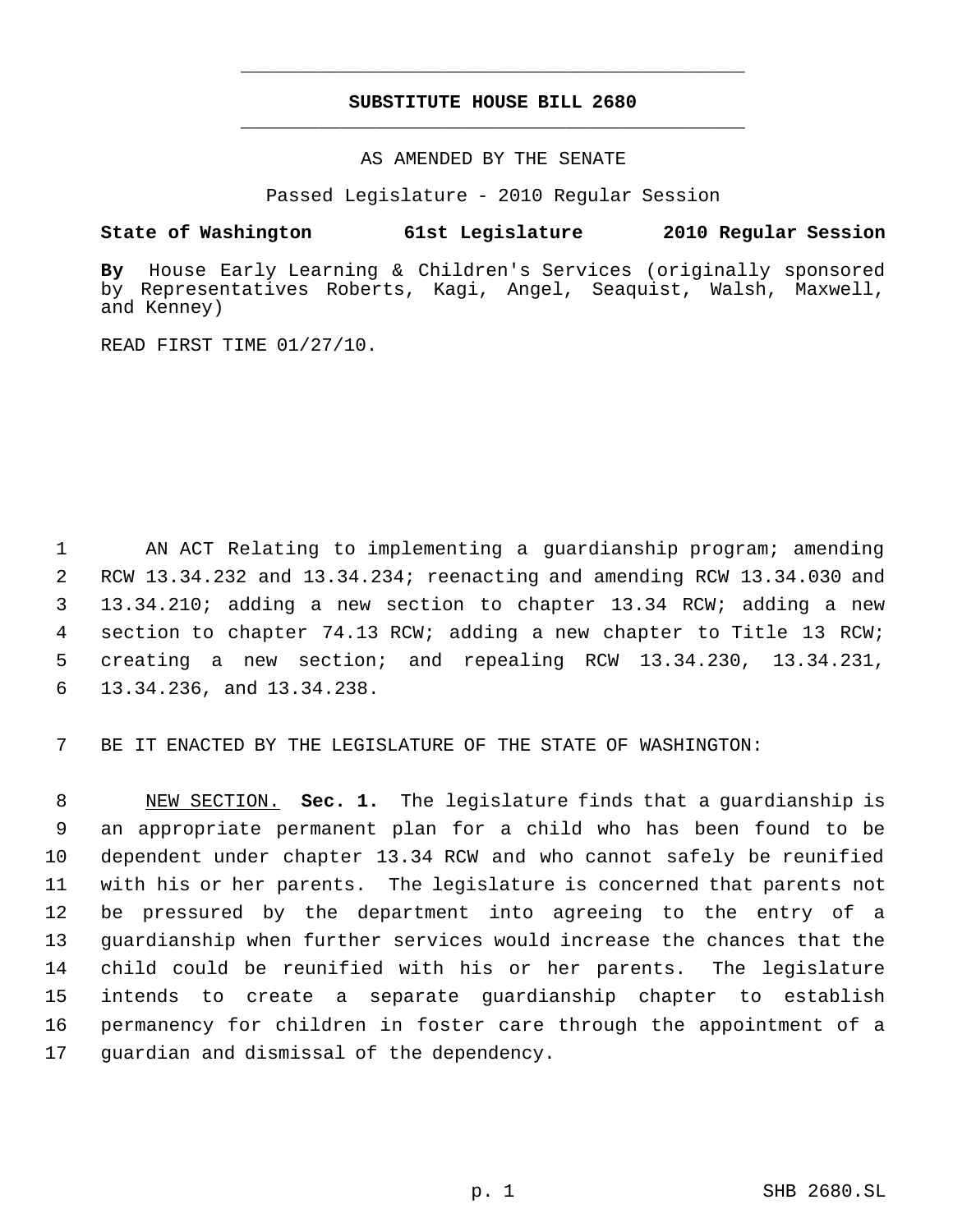NEW SECTION. **Sec. 2.** DEFINITIONS. The definitions in this section apply throughout this chapter unless the context clearly requires otherwise.

(1) "Child" means any individual under the age of eighteen years.

 (2) "Dependent child" means a child who has been found by a court to be dependent in a proceeding under chapter 13.34 RCW.

 (3) "Department" means the department of social and health services.

 (4) "Guardian" means a person who: (a) Has been appointed by the court as the guardian of a child in a legal proceeding under this chapter; and (b) has the legal right to custody of the child pursuant to court order. The term "guardian" does not include a "dependency guardian" appointed pursuant to a proceeding under chapter 13.34 RCW for the purpose of assisting the court in supervising the dependency.

 (5) "Relative" means a person related to the child in the following ways: (a) Any blood relative, including those of half-blood, and including first cousins, second cousins, nephews or nieces, and persons of preceding generations as denoted by prefixes of grand, great, or 19 great-great; (b) stepfather, stepmother, stepbrother, and stepsister; (c) a person who legally adopts a child or the child's parent as well as the natural and other legally adopted children of such persons, and 22 other relatives of the adoptive parents in accordance with state law; (d) spouses of any persons named in (a), (b), or (c) of this subsection, even after the marriage is terminated; (e) relatives, as named in (a), (b), (c), or (d) of this subsection, of any half sibling of the child; or (f) extended family members, as defined by the law or custom of the Indian child's tribe or, in the absence of such law or custom, a person who has reached the age of eighteen and who is the Indian child's grandparent, aunt or uncle, brother or sister, brother- in-law or sister-in-law, niece or nephew, first or second cousin, or stepparent who provides care in the family abode on a twenty-four hour basis to an Indian child as defined in 25 U.S.C. Sec. 1903(4);

 (6) "Suitable person" means a nonrelative with whom the child or the child's family has a preexisting relationship; who has completed all required criminal history background checks and otherwise appears to be suitable and competent to provide care for the child; and with whom the child has been placed pursuant to RCW 13.34.130.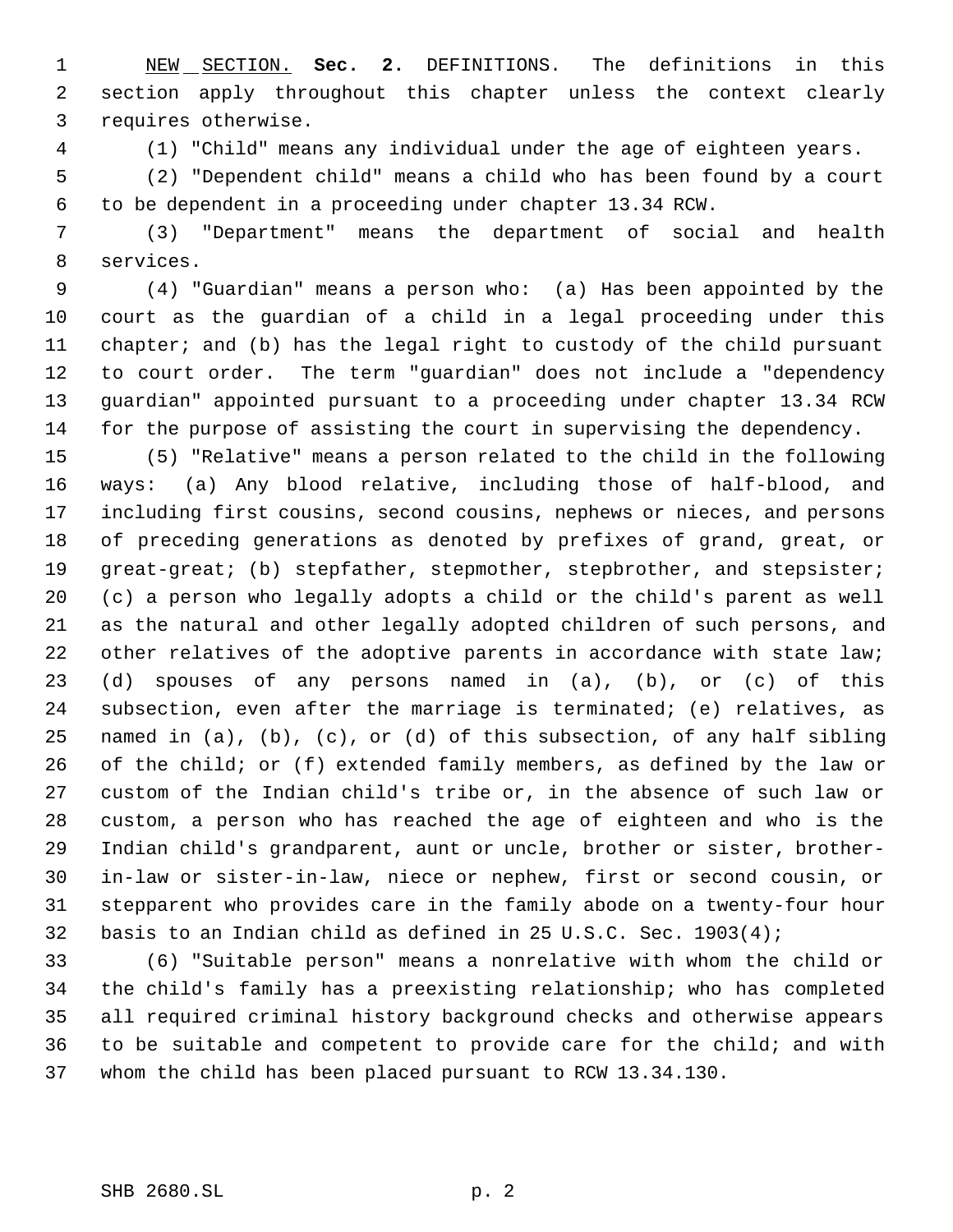(7) "Supervising agency" means an agency licensed by the state under RCW 74.15.090, or licensed by a federally recognized Indian tribe located in this state under RCW 74.15.190, that has entered into a performance-based contract with the department to provide case management for the delivery and documentation of child welfare services as defined in RCW 74.13.020.

 NEW SECTION. **Sec. 3.** GUARDIANSHIP PETITION. (1) Any party to a dependency proceeding under chapter 13.34 RCW may request a guardianship be established for a dependent child by filing a petition in juvenile court under this chapter. All parties to the dependency and the proposed guardian must receive adequate notice of all proceedings under this chapter. For purposes of this chapter, a dependent child age twelve years or older is a party to the proceedings. A proposed guardian has the right to intervene in proceedings under this chapter.

 (2) To be designated as a proposed guardian in a petition under this chapter, a person must be age twenty-one or over and must meet the minimum requirements to care for children as established by the department under RCW 74.15.030, including but not limited to licensed foster parents, relatives, and suitable persons.

 (3) Every petition filed in proceedings under this chapter shall contain: (a) A statement alleging whether the child is or may be an Indian child as defined in 25 U.S.C. Sec. 1903. If the child is an Indian child as defined under the Indian child welfare act, the provisions of that act shall apply; (b) a statement alleging whether the federal servicemembers civil relief act of 2003, 50 U.S.C. Sec. 501 et seq. applies to the proceeding; and (c) a statement alleging whether the Washington service members' civil relief act, chapter 38.42 RCW, applies to the proceeding.

 (4) Every order or decree entered in any proceeding under this chapter shall contain: (a) A finding that the Indian child welfare act does or does not apply. Where there is a finding that the Indian child welfare act does apply, the decree or order must also contain a finding that all notice requirements and evidentiary requirements under the Indian child welfare act have been satisfied; (b) a finding that the federal servicemembers civil relief act of 2003 does or does not apply;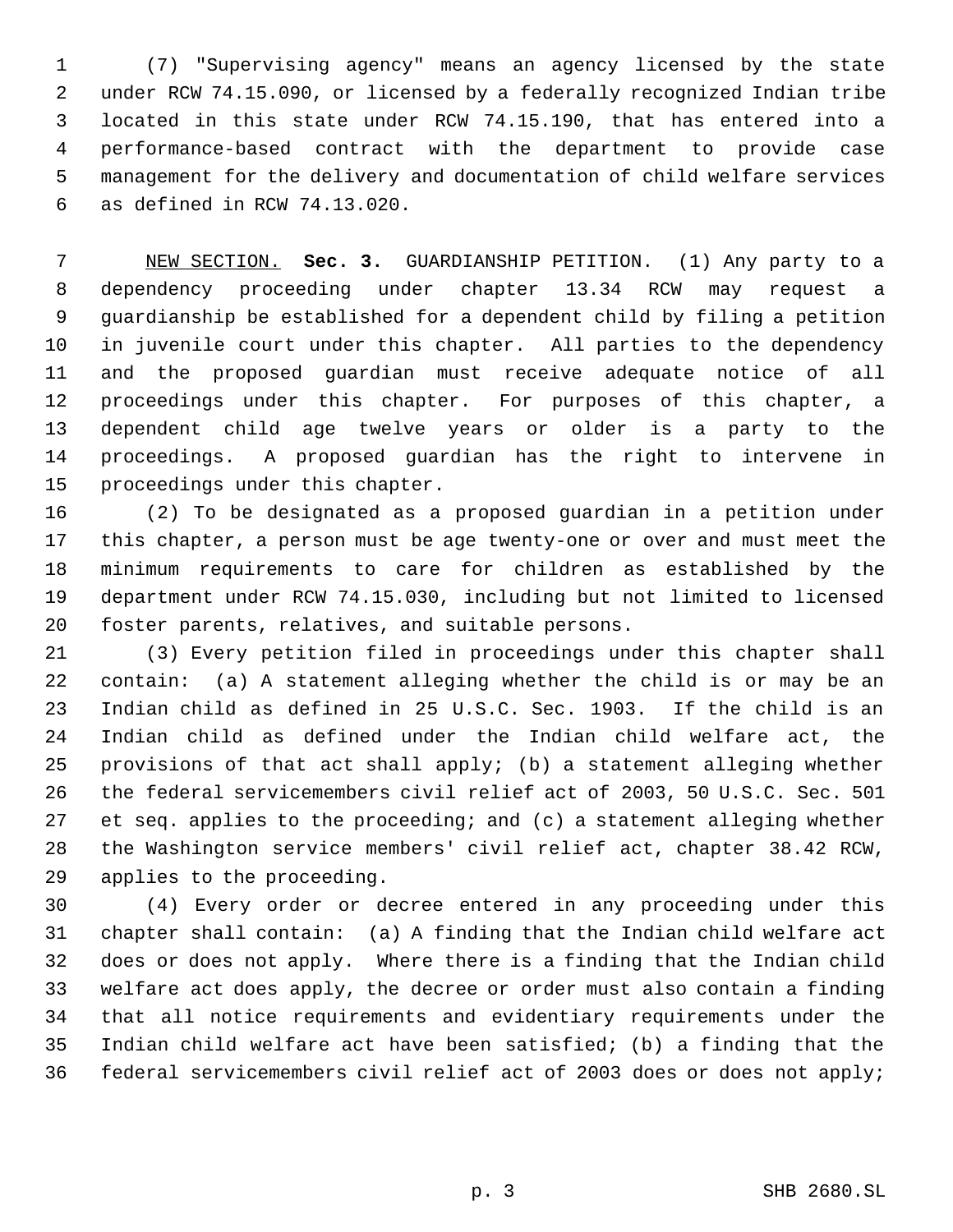and (c) a finding that the Washington service members' civil relief act, chapter 38.42 RCW, does or does not apply.

 NEW SECTION. **Sec. 4.** GUARDIANSHIP HEARING. (1) At the hearing on a guardianship petition, all parties have the right to present evidence and cross-examine witnesses. The rules of evidence apply to the conduct of the hearing. The hearing under this section to establish a guardianship or convert an existing dependency guardianship to a guardianship under this section is a stage of the dependency proceedings for purposes of RCW 13.34.090(2).

(2) A guardianship shall be established if:

 (a) The court finds by a preponderance of the evidence that it is in the child's best interests to establish a guardianship, rather than to terminate the parent-child relationship and proceed with adoption, 14 or to continue efforts to return custody of the child to the parent; and

 (b) All parties agree to entry of the guardianship order and the proposed guardian is qualified, appropriate, and capable of performing 18 the duties of guardian under section 5 of this act; or

 (c)(i) The child has been found to be a dependent child under RCW 13.34.030;

 (ii) A dispositional order has been entered pursuant to RCW 13.34.130;

 (iii) At the time of the hearing on the guardianship petition, the child has or will have been removed from the custody of the parent for at least six consecutive months following a finding of dependency under RCW 13.34.030;

 (iv) The services ordered under RCW 13.34.130 and 13.34.136 have been offered or provided and all necessary services, reasonably available, capable of correcting the parental deficiencies within the foreseeable future have been offered or provided;

 (v) There is little likelihood that conditions will be remedied so that the child can be returned to the parent in the near future; and

 (vi) The proposed guardian has signed a statement acknowledging the guardian's rights and responsibilities toward the child and affirming the guardian's understanding and acceptance that the guardianship is a commitment to provide care for the child until the child reaches age eighteen.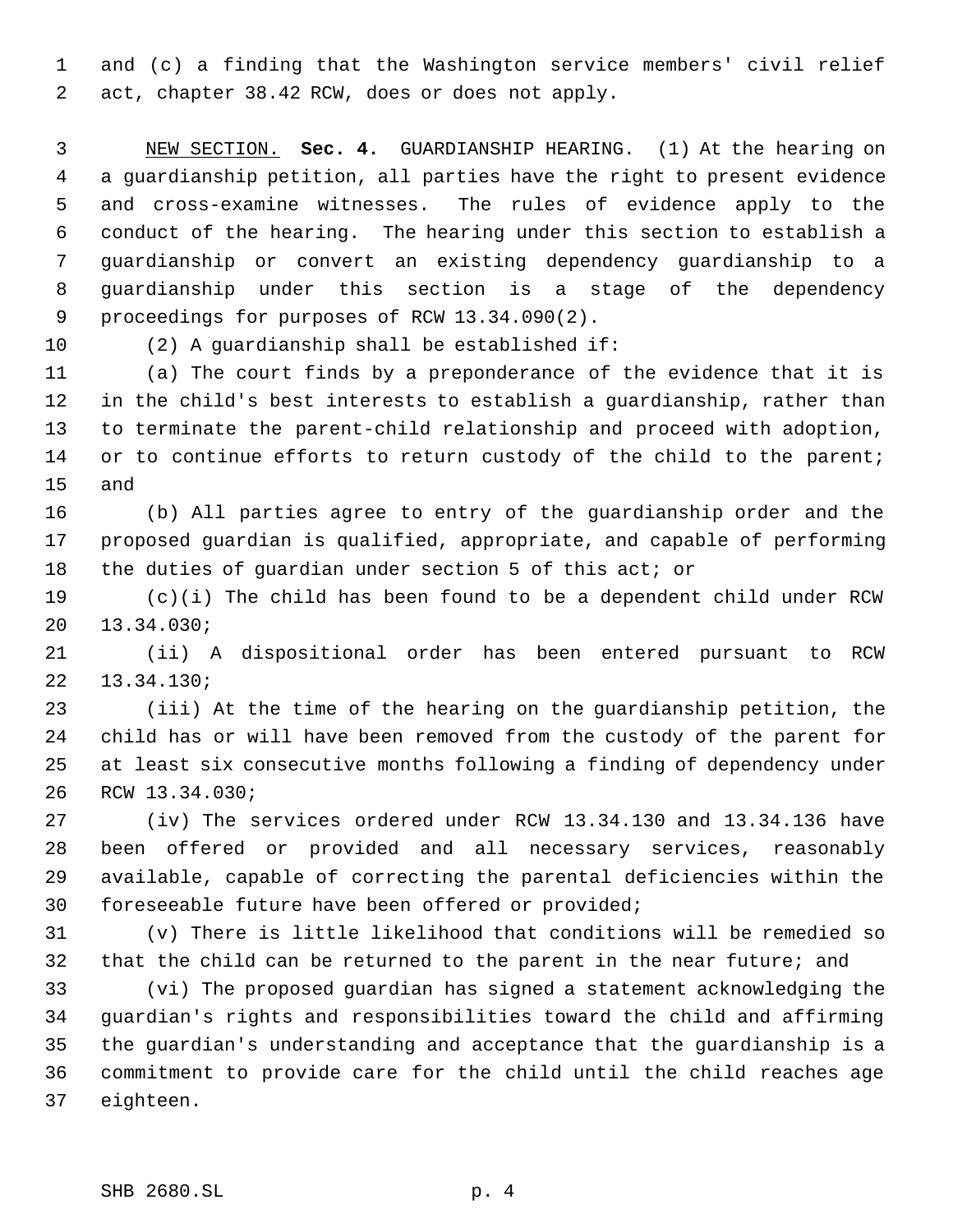(3) The court may not establish a guardianship for a child who has no legal parent unless the court, in addition to making the required findings set forth in subsection (2) of this section, finds one or more exceptional circumstances exist and the benefits for the child of establishing the guardianship outweigh any potential disadvantage to the child of having no legal parent. Exceptional circumstances may include but are not limited to:

 (a) The child has special needs and a suitable guardian is willing to accept custody and able to meet the needs of the child to an extent unlikely to be achieved through adoption; or

 (b) The proposed guardian has demonstrated a commitment to provide for the long-term care of the child and: (i) Is a relative of the child; (ii) has been a long-term caregiver for the child and has acted as a parent figure to the child and is viewed by the child as a parent figure; or (iii) the child's family has identified the proposed guardian as the preferred guardian, and, if the child is age twelve years or older, the child also has identified the proposed guardian as the preferred guardian.

 (4) Upon the request of a dependency guardian appointed under chapter 13.34 RCW and the department or supervising agency, the court shall convert a dependency guardianship established under chapter 13.34 RCW to a guardianship under this chapter.

 NEW SECTION. **Sec. 5.** GUARDIANSHIP ORDER. (1) If the court has made the findings required under section 4 of this act, the court shall issue an order establishing a guardianship for the child. If the guardian has not previously intervened, the guardian shall be made a party to the guardianship proceeding upon entry of the guardianship order. The order shall:

(a) Appoint a person to be the guardian for the child;

 (b) Specify the guardian's rights and responsibilities concerning the care, custody, control, and nurturing of the child;

 (c) Specify the guardian's authority, if any, to receive, invest, and expend funds, benefits, or property belonging to the child;

 (d) Specify an appropriate frequency and type of contact between the parent or parents and the child, if applicable, and between the child and his or her siblings, if applicable; and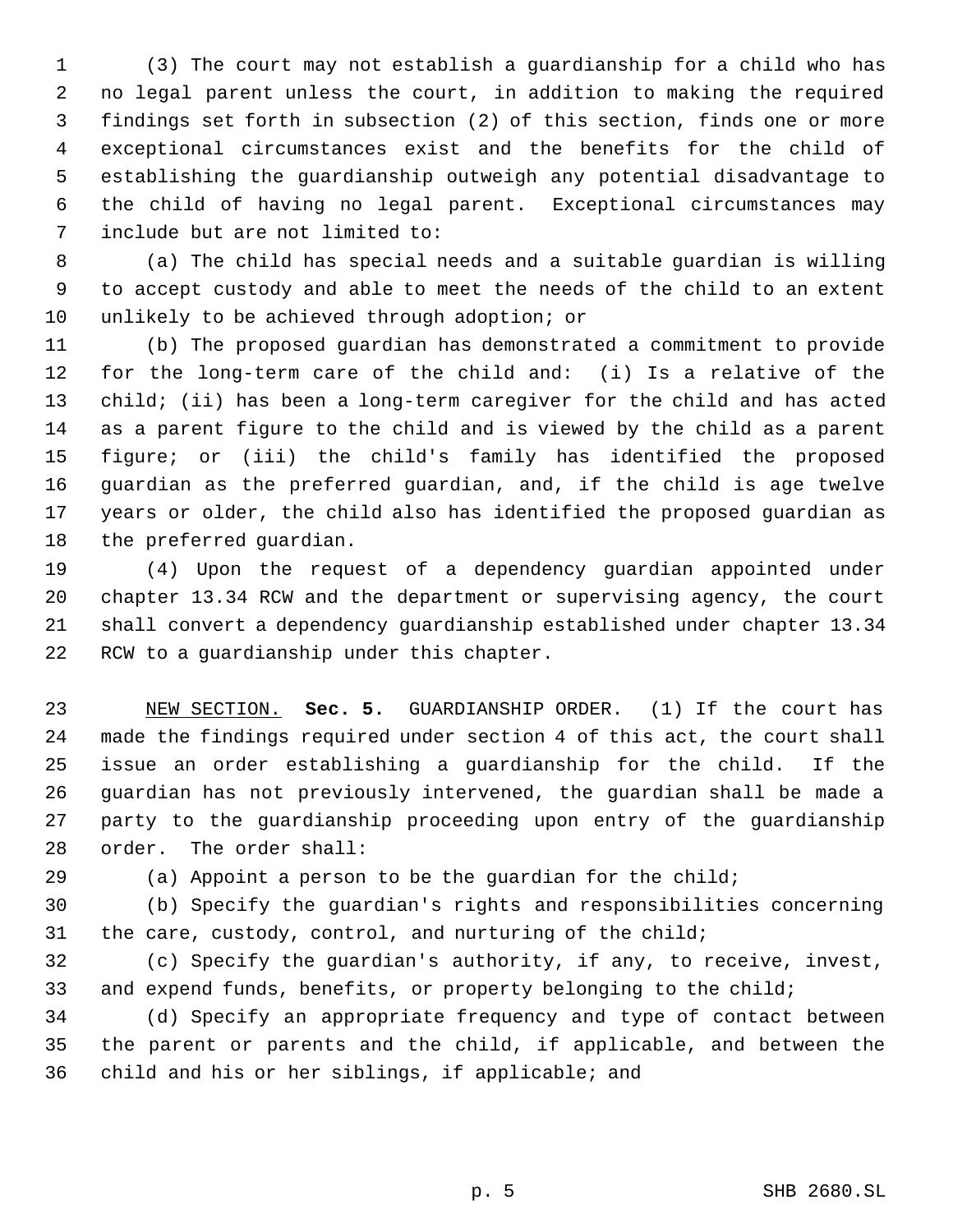(e) Specify the need for and scope of continued oversight by the court, if any.

 (2) The guardian shall maintain physical and legal custody of the child and have the following rights and duties under the guardianship:

 (a) Duty to protect, nurture, discipline, and educate the child; (b) Duty to provide food, clothing, shelter, education as required

 by law, and health care for the child, including but not limited to, medical, dental, mental health, psychological, and psychiatric care and treatment;

 (c) Right to consent to health care for the child and sign a release authorizing the sharing of health care information with appropriate authorities, in accordance with state law;

 (d) Right to consent to the child's participation in social and school activities; and

 (e) Duty to notify the court of a change of address of the guardian and the child. Unless specifically ordered by the court, however, the standards and requirements for relocation in chapter 26.09 RCW do not apply to guardianships established under this chapter.

 (3) If the child has independent funds or other valuable property under the control of the guardian, the guardian shall provide an annual written accounting, supported with appropriate documentation, to the court regarding receipt and expenditure by the guardian of any such funds or benefits. This subsection shall not be construed to require a guardian to account for any routine funds or benefits received from a public social service agency on behalf of the child.

 (4) The guardianship shall remain in effect until the child reaches the age of eighteen years or until the court terminates the guardianship, whichever occurs sooner.

 (5) Once the dependency has been dismissed pursuant to section 7 of this act, the court shall not order the department or other supervising agency to supervise or provide case management services to the guardian or the child as part of the guardianship order.

 (6) The court shall issue a letter of guardianship to the guardian upon the entry of the court order establishing the guardianship under this chapter.

NEW SECTION. **Sec. 6.** GUARDIANSHIP MODIFICATION. (1) A guardian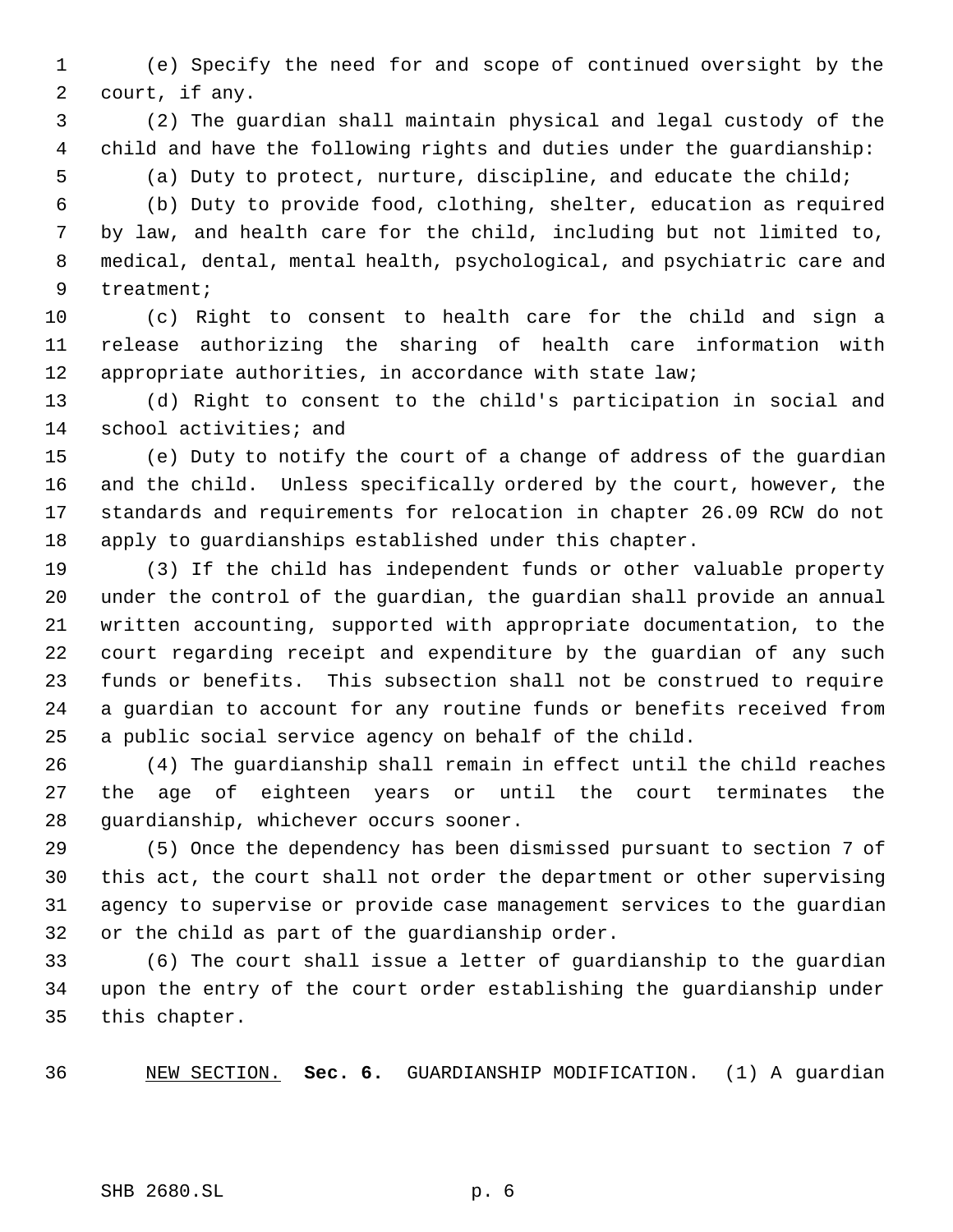or a parent of the child may petition the court to modify the visitation provisions of a guardianship order by:

 (a) Filing with the court a motion for modification and an affidavit setting forth facts supporting the requested modification; and

 (b) Providing notice and a copy of the motion and affidavit to all other parties. The nonmoving parties may file and serve opposing affidavits.

 (2) The court shall deny the motion unless it finds that adequate cause for hearing the motion is established by the affidavits, in which case it shall set a date for hearing on an order to show cause why the requested modification should not be granted.

 (3) If the court finds that a motion to modify a guardianship order has been brought in bad faith, the court may assess attorney's fees and court costs of the nonmoving party against the moving party.

 NEW SECTION. **Sec. 7.** GUARDIANSHIP TERMINATION. (1) Any party to a guardianship proceeding may request termination of the guardianship by filing a petition and supporting affidavit alleging a substantial change has occurred in the circumstances of the child or the guardian and that the termination is necessary to serve the best interests of the child. The petition and affidavit must be served on the department or supervising agency and all parties to the guardianship.

 (2) Except as provided in subsection (3) of this section, the court shall not terminate a guardianship unless it finds, upon the basis of facts that have arisen since the guardianship was established or that were unknown to the court at the time the guardianship was established, that a substantial change has occurred in the circumstances of the child or the guardian and that termination of the guardianship is necessary to serve the best interests of the child. The effect of a guardian's duties while serving in the military potentially impacting guardianship functions shall not, by itself, be a substantial change of circumstances justifying termination of a guardianship.

 (3) The court may terminate a guardianship on the agreement of the guardian, the child, if the child is age twelve years or older, and a parent seeking to regain custody of the child if the court finds by a preponderance of the evidence and on the basis of facts that have arisen since the guardianship was established that: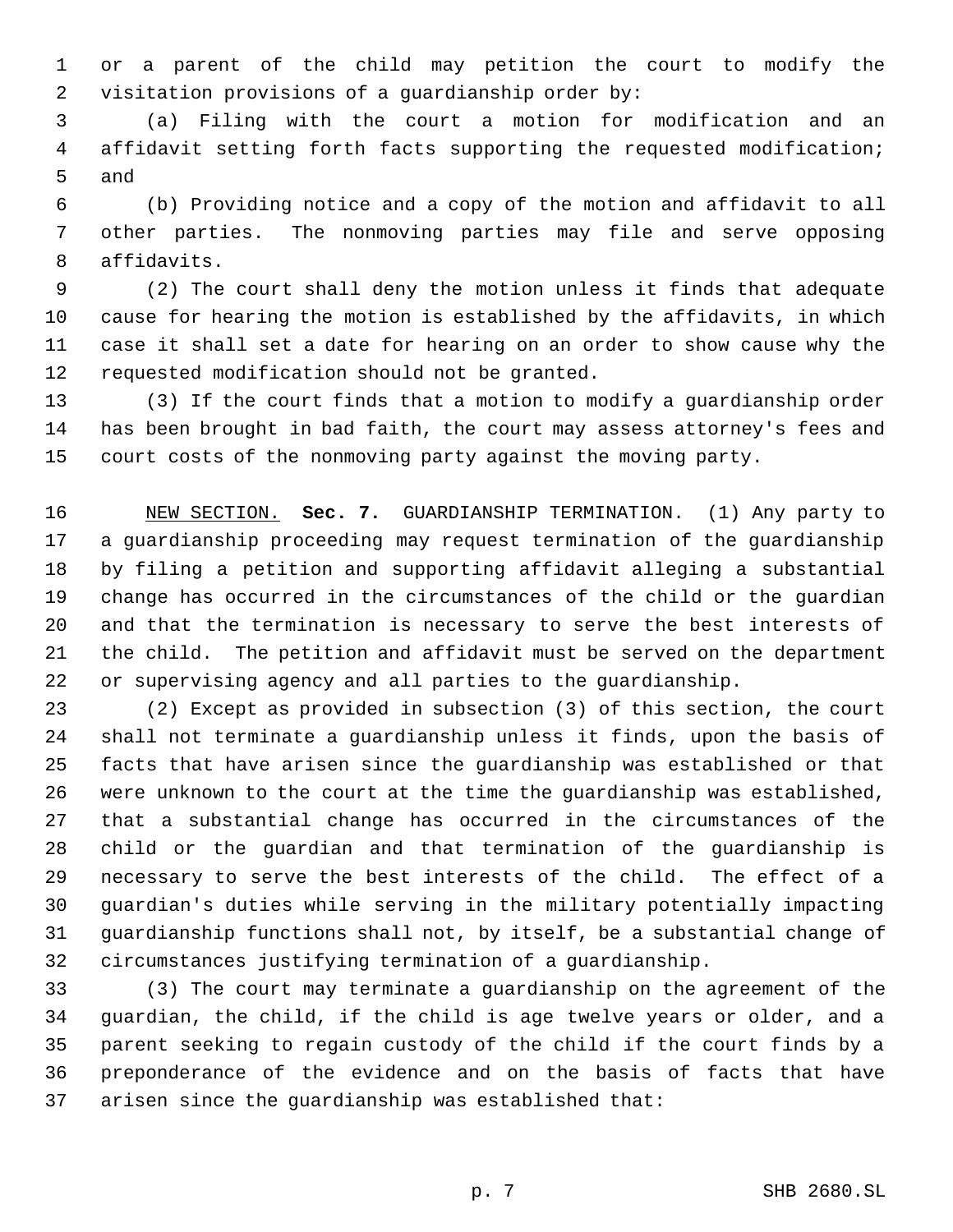(a) The parent has successfully corrected the parenting deficiencies identified by the court in the dependency action, and the circumstances of the parent have changed to such a degree that returning the child to the custody of the parent no longer creates a risk of harm to the child's health, welfare, and safety;

 (b) The child, if age twelve years or older, agrees to termination of the guardianship and the return of custody to the parent; and

 (c) Termination of the guardianship and return of custody of the child to the parent is in the child's best interests.

 (4) Upon the entry of an order terminating a guardianship, the court shall enter an order:

 (a) Granting the child's parent with legal and physical custody of the child;

 (b) Granting a substitute guardian with legal and physical custody of the child; or

 (c) Directing the child to be temporarily placed in the custody of the department for placement with a relative or other suitable person as defined in RCW 13.34.130(1)(b), if available, or in an appropriate licensed out-of-home placement, and directing that the department file a dependency petition on behalf of the child.

 NEW SECTION. **Sec. 8.** APPOINTMENT OF GUARDIAN AD LITEM OR ATTORNEY FOR THE CHILD. In all proceedings to establish, modify, or terminate a guardianship order, the court shall appoint a guardian ad litem or attorney for the child. The court may appoint a guardian ad litem or attorney who represented the child in a prior proceeding under this chapter or under chapter 13.34 RCW, or may appoint an attorney to supersede an existing guardian ad litem.

 NEW SECTION. **Sec. 9.** GUARDIANSHIP SUBSIDY. (1) A relative guardian who is a licensed foster parent at the time a guardianship is established under this chapter and who has been the child's foster parent for a minimum of six consecutive months preceding entry of the guardianship order is eligible for a relative guardianship subsidy on behalf of the child. The department may establish rules setting eligibility, application, and program standards consistent with applicable federal guidelines for expenditure of federal funds.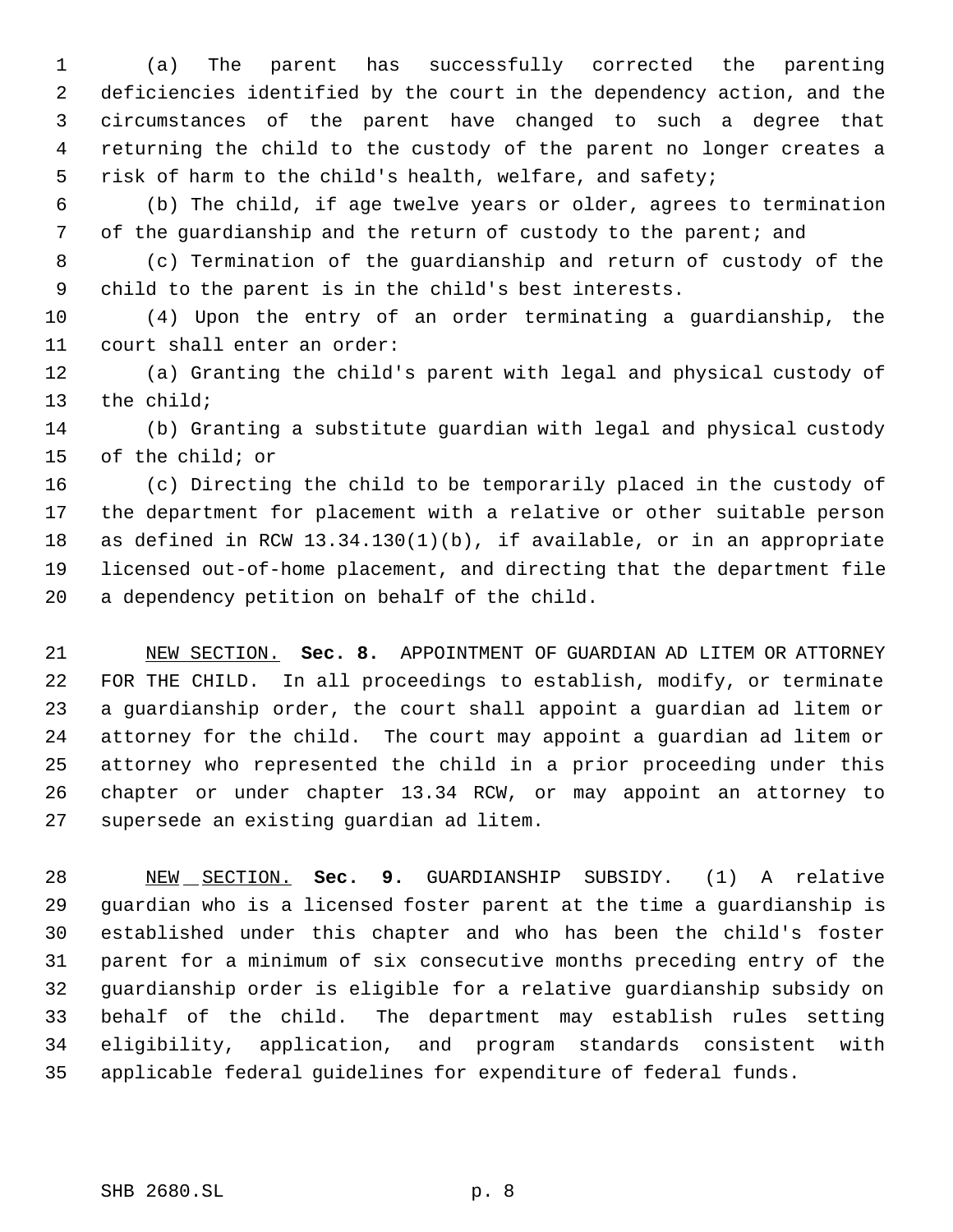(2) Within amounts appropriated for this specific purpose, a guardian who is a licensed foster parent at the time a guardianship is established under this chapter and who has been the child's foster parent for a minimum of six consecutive months preceding entry of the guardianship order is eligible for a guardianship subsidy on behalf of the child.

 **Sec. 10.** RCW 13.34.030 and 2009 c 520 s 21 and 2009 c 397 s 1 are each reenacted and amended to read as follows:

For purposes of this chapter:

 (1) "Abandoned" means when the child's parent, guardian, or other custodian has expressed, either by statement or conduct, an intent to forego, for an extended period, parental rights or responsibilities despite an ability to exercise such rights and responsibilities. If the court finds that the petitioner has exercised due diligence in attempting to locate the parent, no contact between the child and the child's parent, guardian, or other custodian for a period of three months creates a rebuttable presumption of abandonment, even if there is no expressed intent to abandon.

 (2) "Child" and "juvenile" means any individual under the age of eighteen years.

 (3) "Current placement episode" means the period of time that begins with the most recent date that the child was removed from the home of the parent, guardian, or legal custodian for purposes of placement in out-of-home care and continues until: (a) The child returns home; (b) an adoption decree, a permanent custody order, or guardianship order is entered; or (c) the dependency is dismissed, whichever occurs first.

 (4) "Department" means the department of social and health services.

 (5) "Dependency guardian" means the person, nonprofit corporation, or Indian tribe appointed by the court pursuant to this chapter for the limited purpose of assisting the court in the supervision of the dependency.

(6) "Dependent child" means any child who:

(a) Has been abandoned;

 (b) Is abused or neglected as defined in chapter 26.44 RCW by a person legally responsible for the care of the child; or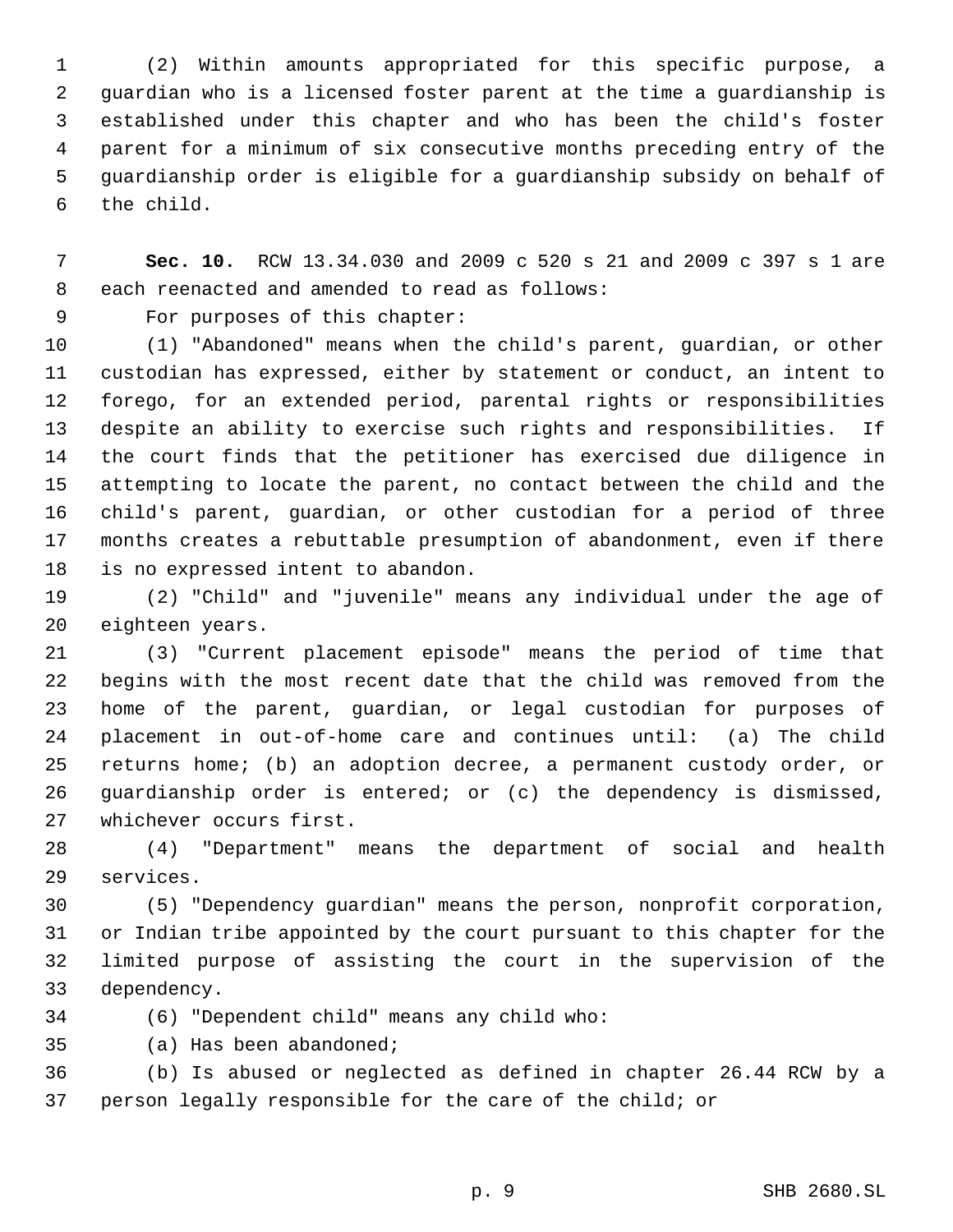(c) Has no parent, guardian, or custodian capable of adequately caring for the child, such that the child is in circumstances which constitute a danger of substantial damage to the child's psychological or physical development.

 (7) "Developmental disability" means a disability attributable to mental retardation, cerebral palsy, epilepsy, autism, or another neurological or other condition of an individual found by the secretary to be closely related to mental retardation or to require treatment similar to that required for individuals with mental retardation, which disability originates before the individual attains age eighteen, which has continued or can be expected to continue indefinitely, and which constitutes a substantial handicap to the individual.

 (8) "Guardian" means the person or agency that: (a) Has been 14 appointed as the guardian of a child in a legal proceeding ((other than 15 a - proceeding - under - this - chapter) ), including a guardian appointed 16 pursuant to chapter 13. -- RCW (the new chapter created in section 17 of 17  $this act$ ; and (b) has the legal right to custody of the child pursuant 18 to such appointment. The term "guardian" ((shall)) does not include a "dependency guardian" appointed pursuant to a proceeding under this chapter.

 (9) "Guardian ad litem" means a person, appointed by the court to represent the best interests of a child in a proceeding under this chapter, or in any matter which may be consolidated with a proceeding under this chapter. A "court-appointed special advocate" appointed by the court to be the guardian ad litem for the child, or to perform substantially the same duties and functions as a guardian ad litem, shall be deemed to be guardian ad litem for all purposes and uses of this chapter.

 (10) "Guardian ad litem program" means a court-authorized volunteer program, which is or may be established by the superior court of the county in which such proceeding is filed, to manage all aspects of volunteer guardian ad litem representation for children alleged or found to be dependent. Such management shall include but is not limited to: Recruitment, screening, training, supervision, assignment, and discharge of volunteers.

 (11) "Housing assistance" means appropriate referrals by the department or other supervising agencies to federal, state, local, or private agencies or organizations, assistance with forms, applications,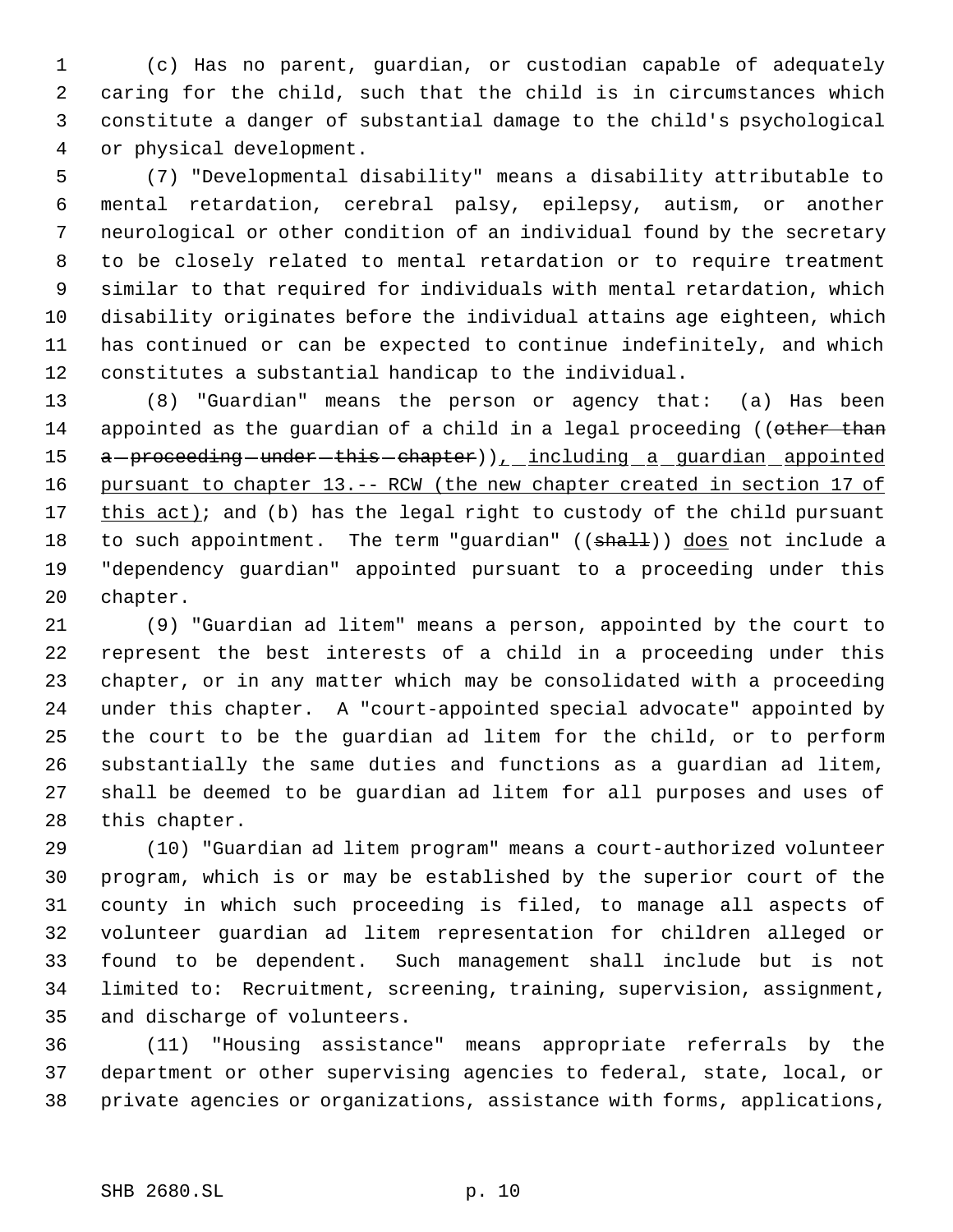or financial subsidies or other monetary assistance for housing. For purposes of this chapter, "housing assistance" is not a remedial service or time-limited family reunification service as described in RCW 13.34.025(2).

 (12) "Indigent" means a person who, at any stage of a court proceeding, is:

 (a) Receiving one of the following types of public assistance: Temporary assistance for needy families, general assistance, poverty- related veterans' benefits, food stamps or food stamp benefits transferred electronically, refugee resettlement benefits, medicaid, or supplemental security income; or

 (b) Involuntarily committed to a public mental health facility; or (c) Receiving an annual income, after taxes, of one hundred twenty-five percent or less of the federally established poverty level; or

 (d) Unable to pay the anticipated cost of counsel for the matter before the court because his or her available funds are insufficient to pay any amount for the retention of counsel.

 (13) "Out-of-home care" means placement in a foster family home or group care facility licensed pursuant to chapter 74.15 RCW or placement in a home, other than that of the child's parent, guardian, or legal custodian, not required to be licensed pursuant to chapter 74.15 RCW.

 (14) "Preventive services" means preservation services, as defined in chapter 74.14C RCW, and other reasonably available services, including housing assistance, capable of preventing the need for out-of-home placement while protecting the child.

 (15) "Shelter care" means temporary physical care in a facility licensed pursuant to RCW 74.15.030 or in a home not required to be licensed pursuant to RCW 74.15.030.

 (16) "Sibling" means a child's birth brother, birth sister, adoptive brother, adoptive sister, half-brother, or half-sister, or as defined by the law or custom of the Indian child's tribe for an Indian child as defined in 25 U.S.C. Sec. 1903(4).

 (17) "Social study" means a written evaluation of matters relevant to the disposition of the case and shall contain the following information:

 (a) A statement of the specific harm or harms to the child that intervention is designed to alleviate;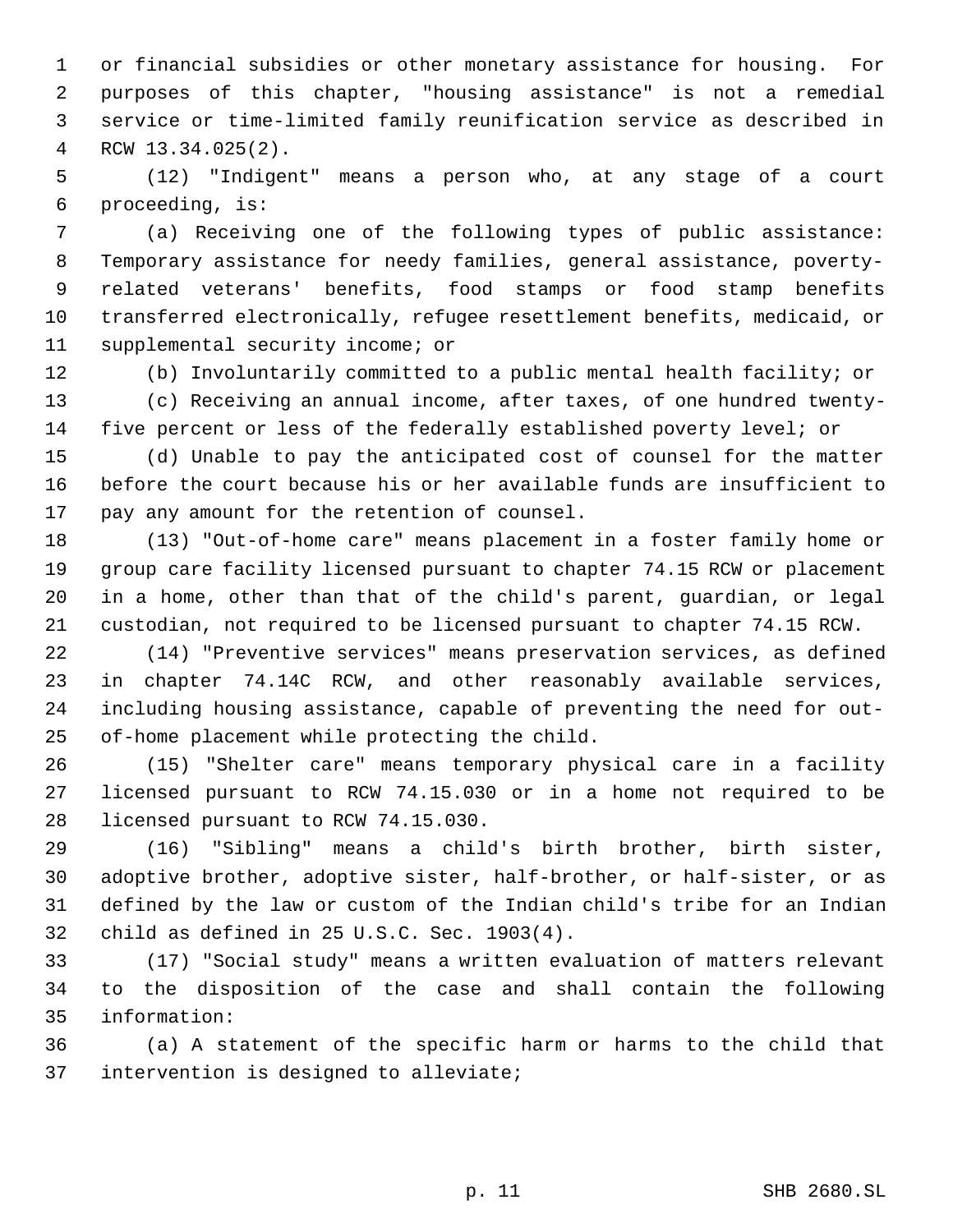(b) A description of the specific services and activities, for both the parents and child, that are needed in order to prevent serious harm to the child; the reasons why such services and activities are likely to be useful; the availability of any proposed services; and the agency's overall plan for ensuring that the services will be delivered. The description shall identify the services chosen and approved by the parent;

 (c) If removal is recommended, a full description of the reasons why the child cannot be protected adequately in the home, including a description of any previous efforts to work with the parents and the child in the home; the in-home treatment programs that have been considered and rejected; the preventive services, including housing assistance, that have been offered or provided and have failed to prevent the need for out-of-home placement, unless the health, safety, 15 and welfare of the child cannot be protected adequately in the home; and the parents' attitude toward placement of the child;

 (d) A statement of the likely harms the child will suffer as a result of removal;

 (e) A description of the steps that will be taken to minimize the harm to the child that may result if separation occurs including an assessment of the child's relationship and emotional bond with any siblings, and the agency's plan to provide ongoing contact between the child and the child's siblings if appropriate; and

 (f) Behavior that will be expected before determination that supervision of the family or placement is no longer necessary.

 (18) "Supervising agency" means an agency licensed by the state 27 under RCW 74.15.090, or ((an)) licensed by a federally recognized 28 Indian tribe located in this state under RCW 74.15.190 ((with whom the 29 department)), that has entered into a performance-based contract with 30 the department to provide case management for the delivery and documentation of child welfare services as defined in RCW 74.13.020.

 NEW SECTION. **Sec. 11.** A new section is added to chapter 13.34 RCW to read as follows:

 (1) Notwithstanding the provisions of chapter 13.-- RCW (the new chapter created in section 17 of this act), a dependency guardianship established by court order under this chapter and in force on the effective date of this section shall remain subject to the provisions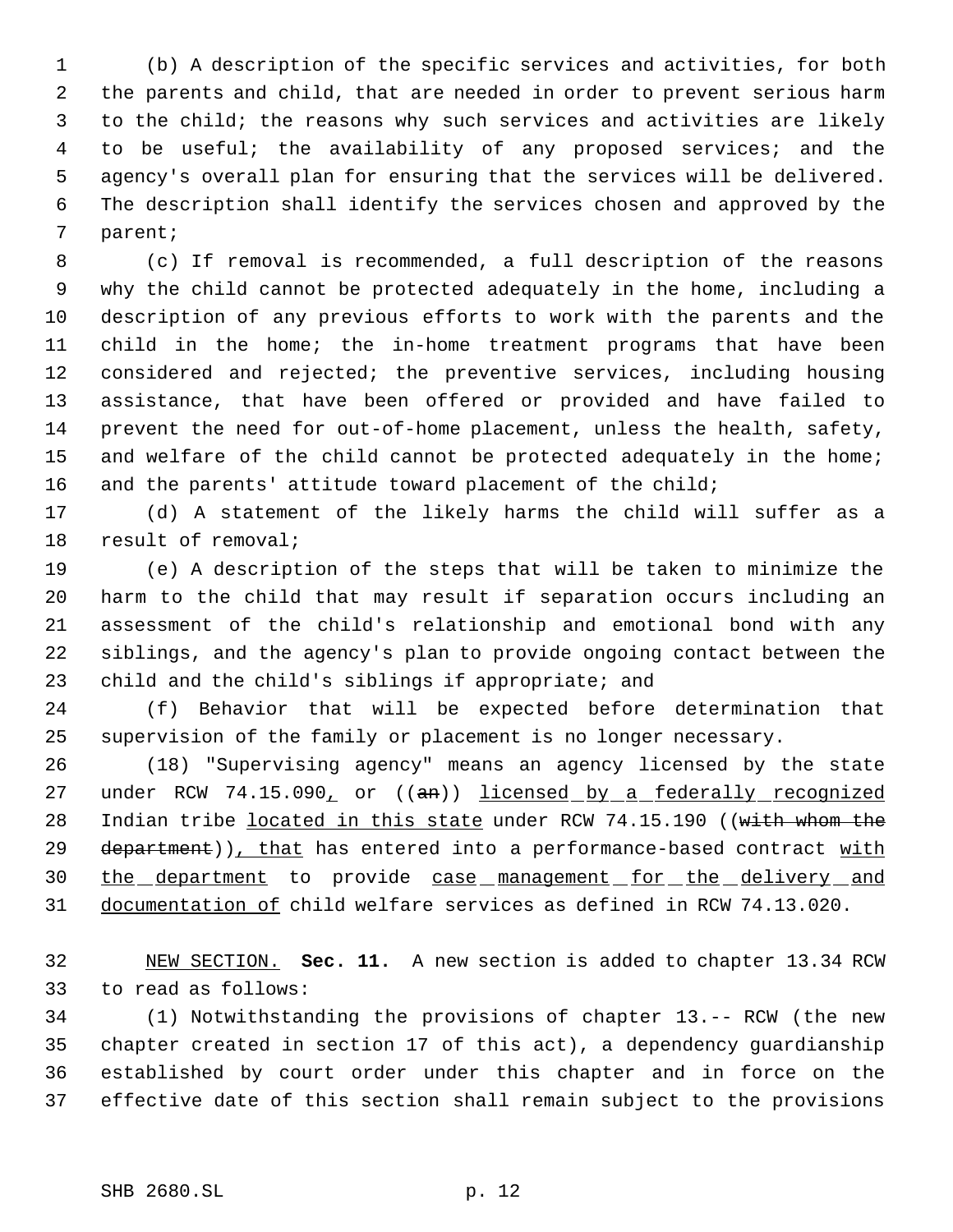of this chapter unless: (a) The dependency guardianship is modified or terminated under the provisions of this chapter; or (b) the dependency guardianship is converted by court order to a guardianship pursuant to a petition filed under section 3 of this act.

 (2) A dependency guardian or the department or supervising agency may request the juvenile court to convert a dependency guardianship established under this chapter to a guardianship under chapter 13.-- RCW (the new chapter created in section 17 of this act) by filing a petition under section 3 of this act. If both the dependency guardian and the department or supervising agency agree that the dependency guardianship should be converted to a guardianship under this chapter, and if the court finds that such conversion is in the child's best interests, the court shall grant the petition and enter an order of guardianship in accordance with section 5 of this act.

 (3) The court shall dismiss the dependency established under this chapter upon the entry of a guardianship order under chapter 13.-- RCW (the new chapter created in section 17 of this act).

 NEW SECTION. **Sec. 12.** A new section is added to chapter 74.13 RCW to read as follows:

 (1) The department shall adopt rules consistent with federal regulations for the receipt and expenditure of federal funds and implement a subsidy program for eligible relatives appointed by the court as a guardian under section 5 of this act.

 (2) For the purpose of licensing a relative seeking to be appointed as a guardian and eligible for a guardianship subsidy under this section, the department shall, on a case-by-case basis, and when determined to be in the best interests of the child:

(a) Waive nonsafety licensing standards; and

 (b) Apply the list of disqualifying crimes in the adoption and safe families act, rather than the secretary's list of disqualifying crimes, unless doing so would compromise the child's safety, or would adversely affect the state's ability to continue to obtain federal funding for child welfare related functions.

 (3) Relative guardianship subsidy agreements shall be designed to promote long-term permanency for the child, and may include provisions for periodic review of the subsidy amount and the needs of the child.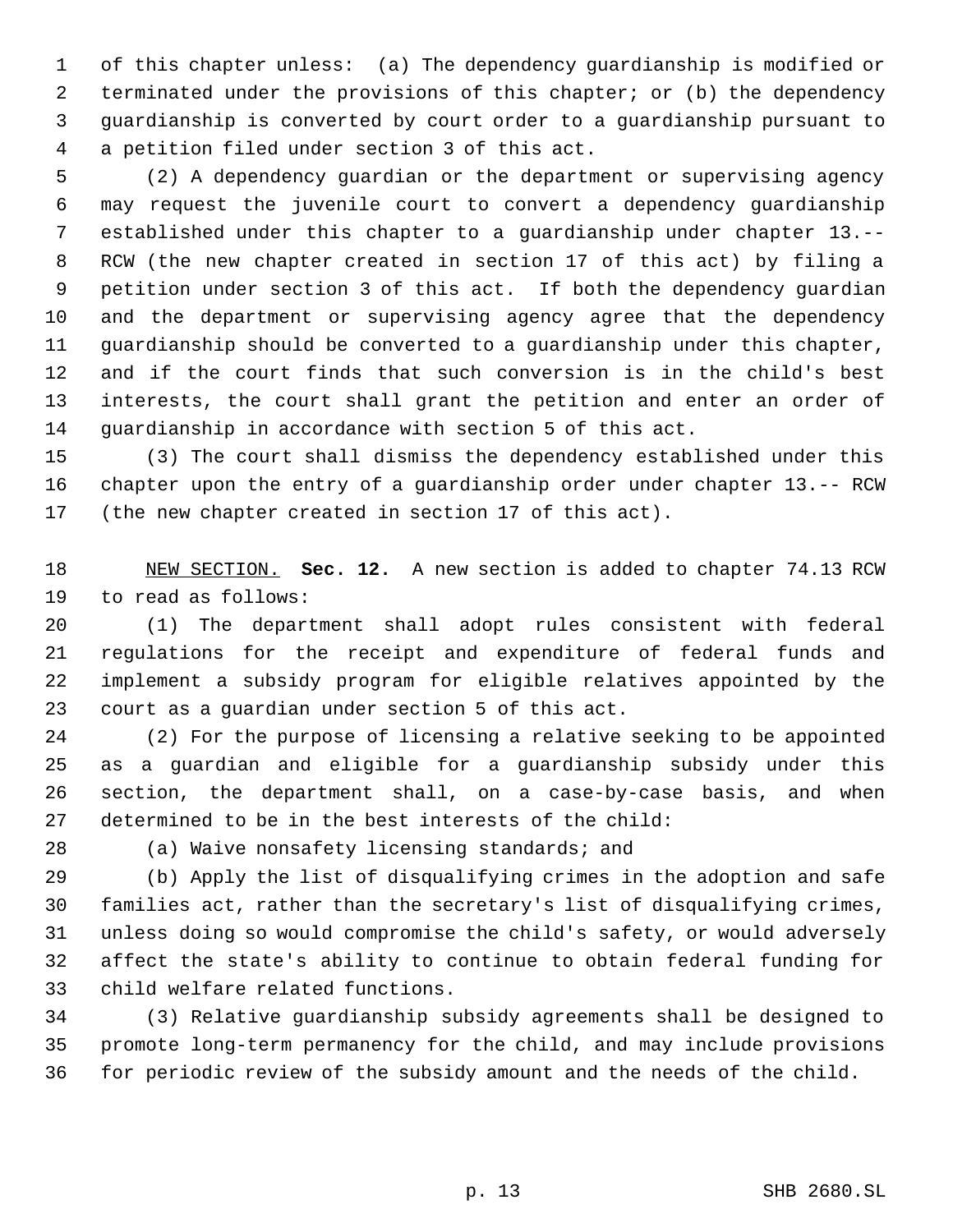**Sec. 13.** RCW 13.34.210 and 2009 c 520 s 35 and 2009 c 152 s 2 are each reenacted and amended to read as follows:

 If, upon entering an order terminating the parental rights of a parent, there remains no parent having parental rights, the court shall commit the child to the custody of the department or a supervising agency willing to accept custody for the purpose of placing the child for adoption. If an adoptive home has not been identified, the department or supervising agency shall place the child in a licensed foster home, or take other suitable measures for the care and welfare of the child. The custodian shall have authority to consent to the adoption of the child consistent with chapter 26.33 RCW, the marriage of the child, the enlistment of the child in the armed forces of the United States, necessary surgical and other medical treatment for the child, and to consent to such other matters as might normally be required of the parent of the child.

 If a child has not been adopted within six months after the date of 17 the order and a guardianship of the child under ((RCW-13.34.231)) chapter 13.-- RCW (the new chapter created in section 17 of this act) or chapter 11.88 RCW, or a permanent custody order under chapter 26.10 RCW, has not been entered by the court, the court shall review the case every six months until a decree of adoption is entered. The supervising agency shall take reasonable steps to ensure that the child maintains relationships with siblings as provided in RCW 13.34.130(3) and shall report to the court the status and extent of such relationships.

 **Sec. 14.** RCW 13.34.232 and 1994 c 288 s 7 are each amended to read as follows:

 $(1)$  ((<del>If the court has made a finding under RCW 13.34.231, it shall</del> 29  $enter)$ ) An order establishing a dependency guardianship ((for-the child. The order)) shall:

 (a) Appoint a person or agency to serve as dependency guardian for 32 the limited purpose of assisting the court to supervise the dependency; (b) Specify the dependency guardian's rights and responsibilities concerning the care, custody, and control of the child. A dependency guardian shall not have the authority to consent to the child's adoption;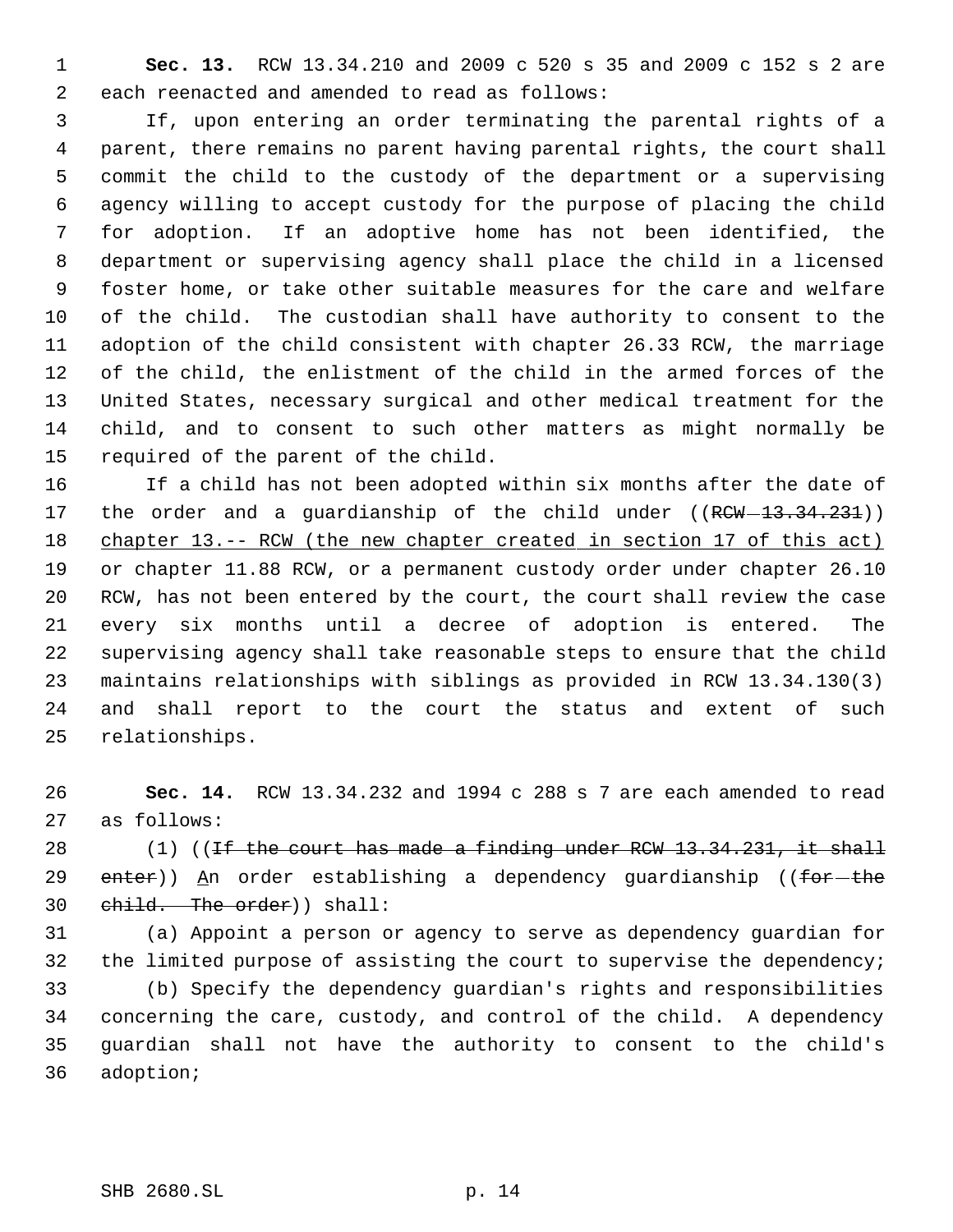(c) Specify the dependency guardian's authority, if any, to receive, invest, and expend funds, benefits, or property belonging to the child;

 (d) Specify an appropriate frequency of visitation between the parent and the child; and

 (e) Specify the need for any continued involvement of the supervising agency and the nature of that involvement, if any.

 (2) Unless the court specifies otherwise in the guardianship order, the dependency guardian shall maintain the physical custody of the child and have the following rights and duties:

(a) Protect, discipline, and educate the child;

 (b) Provide food, clothing, shelter, education as required by law, 13 and routine health care for the child;

 (c) Consent to necessary health and surgical care and sign a release of health care information to appropriate authorities, pursuant to law;

(d) Consent to social and school activities of the child; and

 (e) Provide an annual written accounting to the court regarding receipt by the dependency guardian of any funds, benefits, or property belonging to the child and expenditures made therefrom.

 (3) As used in this section, the term "health care" includes, but is not limited to, medical, dental, psychological, and psychiatric care and treatment.

 (4) The child shall remain dependent for the duration of the guardianship. While the guardianship remains in effect, the dependency guardian shall be a party to any dependency proceedings pertaining to the child.

 (5) The guardianship shall remain in effect only until the child is eighteen years of age or until the court terminates the guardianship order, whichever occurs sooner.

 **Sec. 15.** RCW 13.34.234 and 2009 c 235 s 6 are each amended to read as follows:

 A dependency guardian who is a licensed foster parent at the time 34 the guardianship is established under ((RCW 13.34.231 and 13.34.232)) this chapter and who has been the child's foster parent for a minimum of six consecutive months preceding entry of the guardianship order 37 ( $(\pm s)$ ) may be eligible for a guardianship subsidy on behalf of the